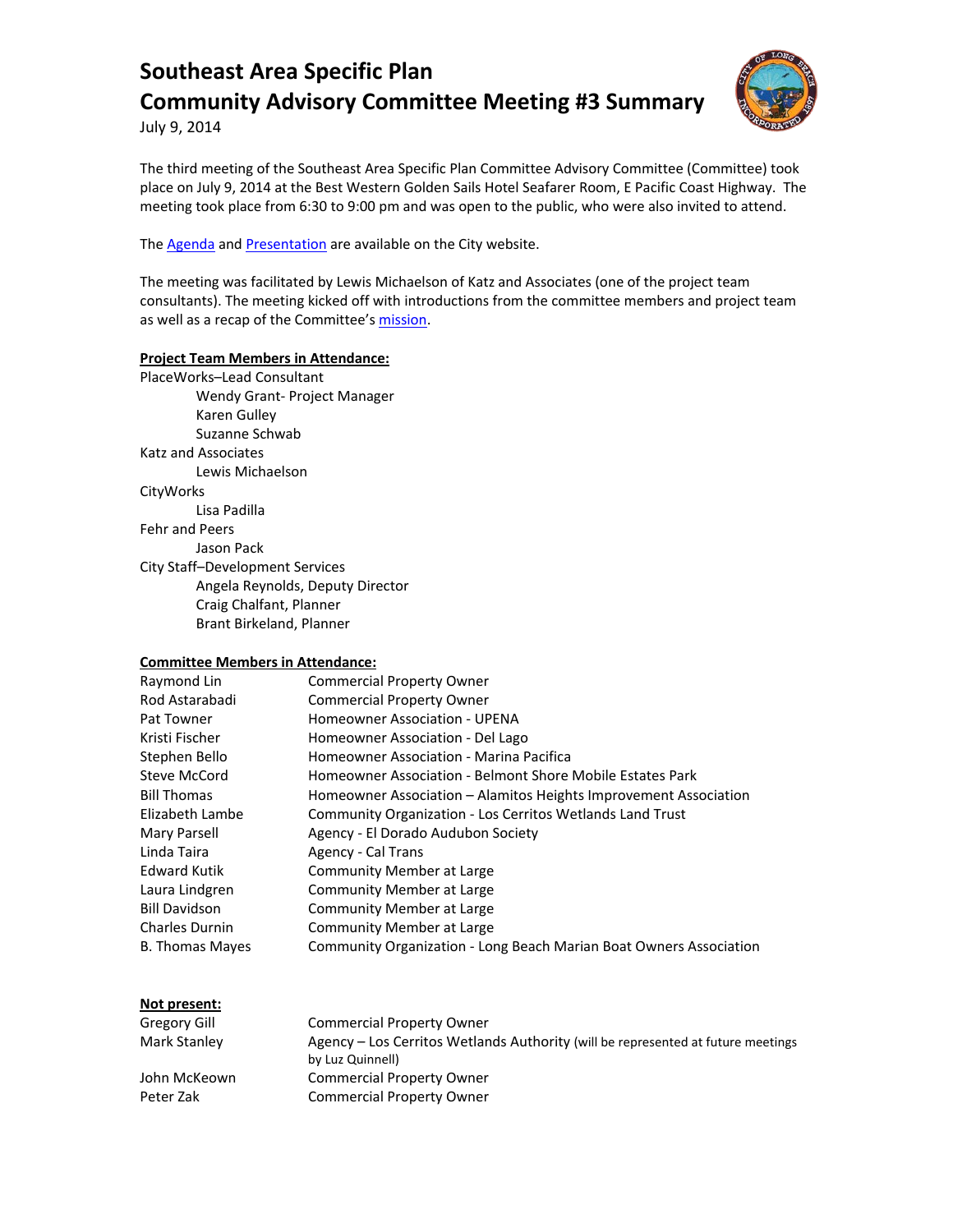

July 9, 2014

Randy Blanchard Commercial Property Owner David Salazar **Agency – CSULB** Karissa Selvester Agency - Long Beach Transit

Approximately 20 community members attended the meeting.

Following introductions, the Development Services Department gave an overview of the action taken during the July 1, 2014 City Council Meeting. This action included a resolution adopted by the City Council allowing for the initiation of a Consolidated Coastal Development Permit (CCDP) in connection with a proposed project submitted by Los Cerritos Wetlands, LLC (LCW) and Lyon Housing XLV, LLC (Lyon) that includes the relocation of the majority of oil field operations on the LCW property to Lyon's "Pumpkin Patch" property. The resolution allows the California Coastal Commission to act as the "lead agency" on the CCDP. There was no action taken on the specifics of the proposed project which would relocate oil operations from an area near the Wetlands to an undeveloped parcel near Pacific Coast and the Marketplace Shopping center.

#### **Project Name**

The consultant team gave a recap of the conclusion of the project naming exercise that was conducted during the previous meeting and asked for additional input regarding preferred names. The Committee discussed their feelings regarding a change in name and the possibility of continuing to refer to the area and the plan as SEADIP (Southeast Area Development Improvement Plan) or to possibly change it to Los Cerritos Area Plan (LCAP).

Comments in favor of keeping SEADIP included:

- Everyone knows SEADIP
- Reeducation of a name other than SEADIP name will be difficult
- Worried that a name that includes Los Cerritos will be confused with the existing Long Beach neighborhood and wetlands of the same name
- Felt that this is an Improvement Plan and that and that the current name suits it

Comments in favor of a new same such as Los Cerritos Area Plan (LCAP) included:

- A new name would be a break from the past and "SEADIP" isn't that well known
- In favor of something new and not done before

Since no specific name was given significant support it was suggested that a name be selected after the vision and land use concepts are developed so that the name may be reflective of the proposed ideas represented in the specific plan.

#### **Opportunities and Constraints Workbook**

The primary discussion topic for the evening was a continuation of the overview of the Opportunities and Constraints Workbook (available onlin[e here\)](http://www.lbds.info/civica/filebank/blobdload.asp?BlobID=4291) with a focus on planning and mobility. During the June 18<sup>th</sup> meeting the Committee reviewed the Urban Design and Market Assessment Chapters of the workbook. Lisa Padilla of CityWorks was present to follow up on the Urban Design portion of the previous presentation and to provide an overview and general impressions of the Committee's responses to the "homework" questions.

Discussion regarding the homework questions included:

- PCH stood out as a backbone for the area
- Water is a major feature
- Better, high quality development and shops are desired, examples included Seal Beach and the Embarcadero in San Francisco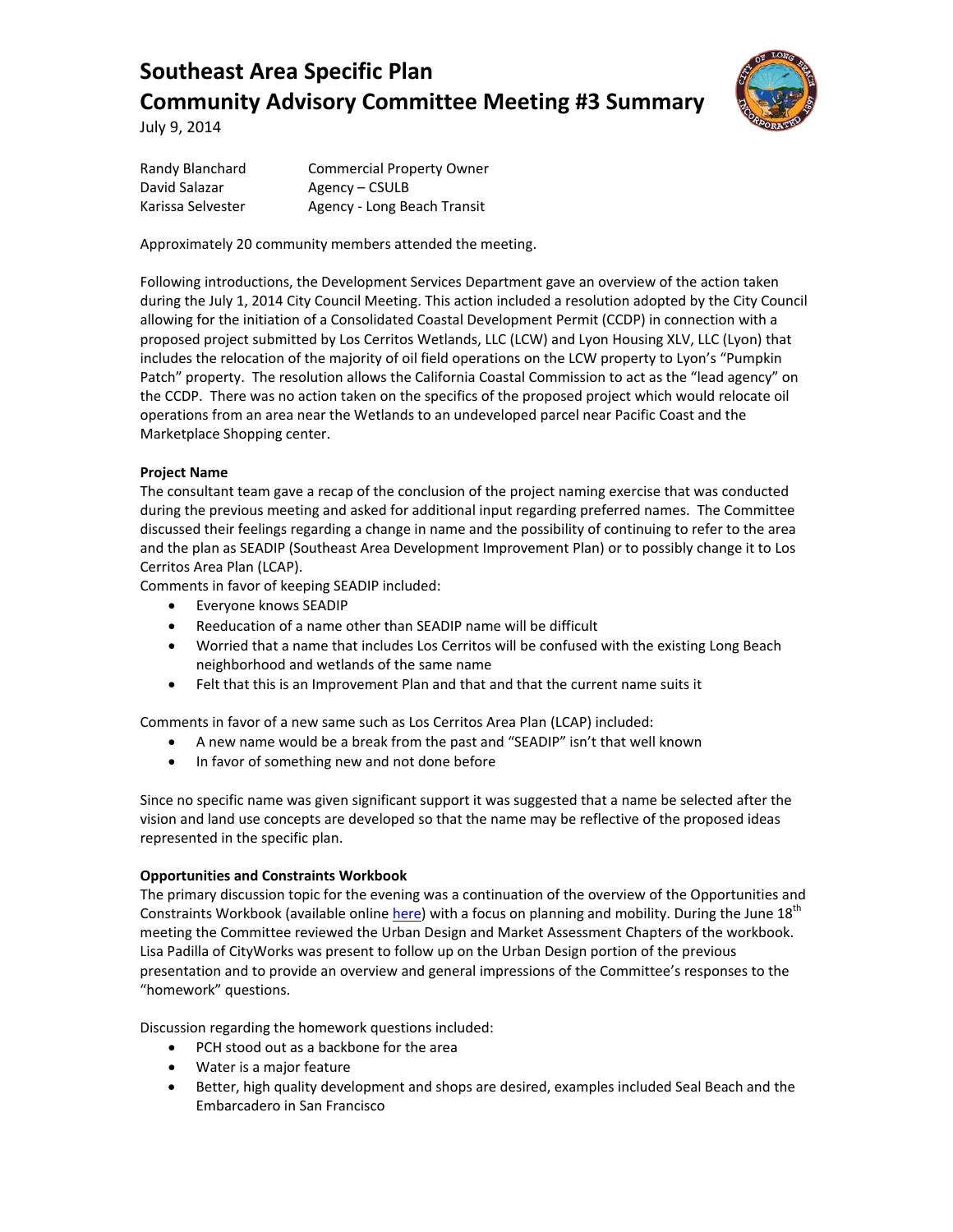

July 9, 2014

- Restaurants and coffee houses were noted as desired gathering places
- Want inclusion of gathering places within future development
- Traffic calming on PCH
- Walking and biking need to be improved relative to safety
- Provide better access to the area behind the Market Place (maybe a tram, bridge, etc.)
- Include all of Marina Drive in the planning area
- Connect the San Gabriel River trail to the Market Place with signage
- Islands of development and activity can be better connected
- Allow for small slow electric vehicles

Next members of the consultant team gave presentations regarding the Planning and Mobility chapters of the workbook. Planning was presented by Wendy Grant of PlaceWorks and Mobility was presented by Jason Pack of Fehr & Peers. The Committee was asked to engage in a discussion following each presentation. The following bullets summarize the comments from the committee for each topic.

Planning (PlaceWorks):

- Original vision of the SEADIP plan was to create an area similar to Naples Island
- Community has a vision and does not want over 35' high buildings
- Urbanization and population increase have affected the area, SEADIP is not working
- Focus should be to look out 50 years and not back 50 years
- Find common ground within the current plan and existing conditions, use good data and transparent process
- Current zoning is outdated, Studebaker should not be extended and residential should not be allowed around the wetlands
- AES plant is getting away from needing ocean water to cool operations this site could be additional space for future development
- Pending development proposals will play into process for Land Use
- Will anything be carried over from the existing plan?- PlaceWorks replied that the tradeoffs will be analyzed and if there are things that are working they may be carried over
- Would like to see and integration of needs and resources already available
- This should be a new plan with a clean slate

Mobility (Fehr & Peers):

- Caltrans is currently responsible for PCH, the Caltrans rep explained that their standards are getting more flexible in terms of moving toward the complete streets concept and suggested that the group collect their ideas and ultimately propose what they would like to see
- One option to consider is the relinquishment of PCH from Caltrans to the City of Long Beach
- Would like to see PCH become a Main Street and not a thoroughfare
- Shopkeeper could be used as a connection to the freeway
- For Caltrans safety is the overriding basis for their decisions, a layered network is important but all users must be able to safely use the street- traffic speed is one of biggest issues
- Other intersections outside of the area should be considered, changing traffic here will affect all of Long Beach
- 7<sup>th</sup> Street to Belflower should be considered, Cal State Long Beach and the VA generate a lot of traffic
- The street connecting the area to Naples needs sidewalks along the ramps
- We may not need the City to take over PCH if Caltrans is willing to make improvements
- Westminster needs bike lanes and pedestrian improvements to make it a complete street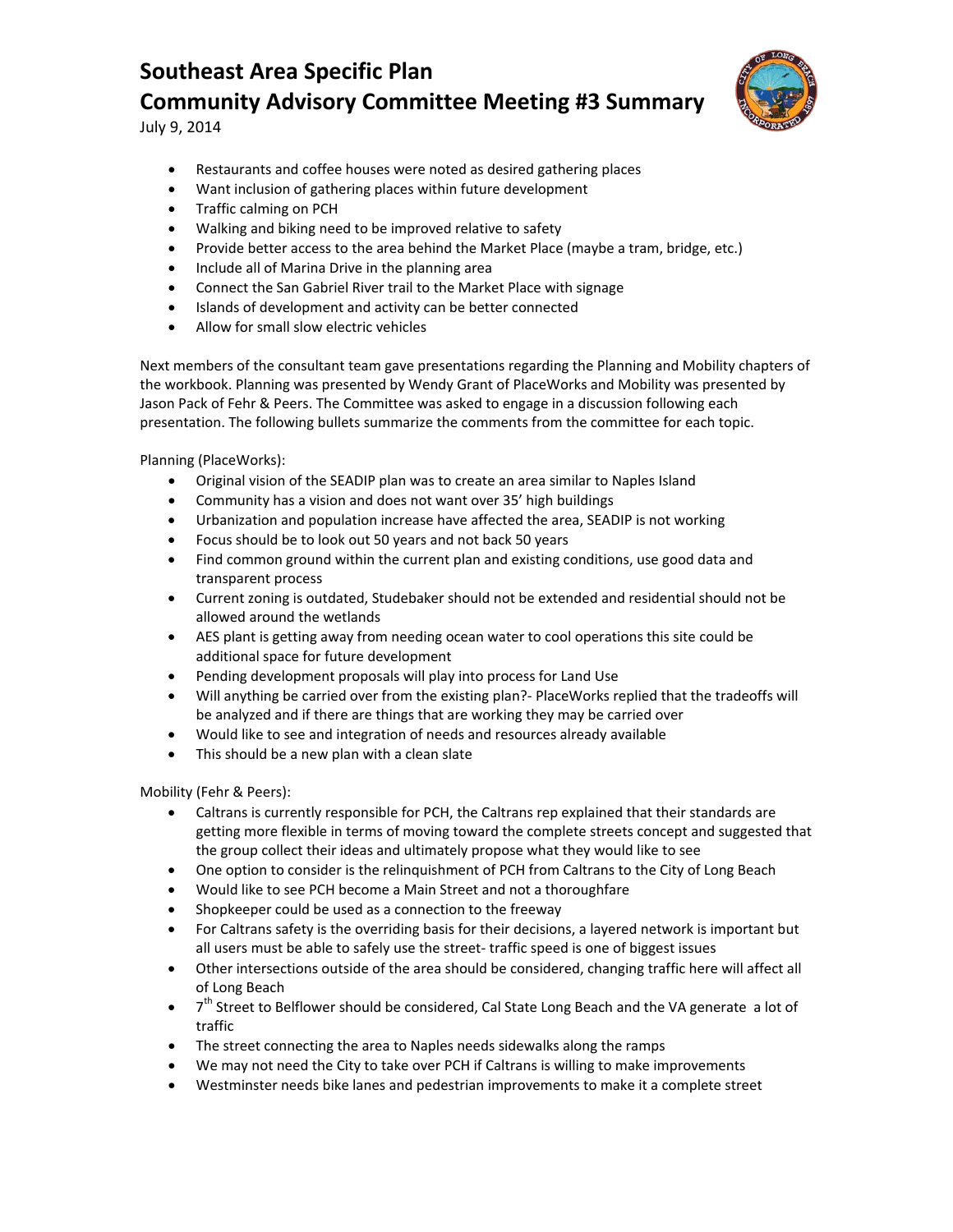

July 9, 2014

- Pan handlers at  $2^{nd}$  and PCH continuously hit the walk signs which causes the traffic to back upcan anything be done about this?
- PCH should be a priority over 2<sup>nd</sup> Street, it is more of a link to the community- 2<sup>nd</sup> isn't used as much or in the same way
- 3 major streets: Studebaker,  $2^{nd}$ , and PCH are the main car connections to change the mobility of the area- these three should be a priority to include bike and pedestrian improvements
- Loynes should be considered too
- How will changes actually get made?- Fehr & Peers replied that funding will be identified as part of implementation for the Specific Pland and they could also identify priorities
- $\bullet$  2<sup>nd</sup> and PCH are ugly and don't present a vision would like trees and separation
- Changing Marine Drive would remove parking spaces- this is a concern since boat owners already struggle to find parking
- Marina is a park, it is public space and maintained by the parks department, herons nest there and this area is shared by boat owners, restaurants, etc. we shouldn't invite more traffic, we should create a village atmosphere
- Would the owner of the Seaport Marina Hotel be interested in a land swap to create parking near the marina?- the property owner (a Committee Member) replied that anything was possible
- Could coastal commission come and talk to the group about Studebaker?- the team felt there probably won't be much time for this, however, stakeholder interviews will be conducted over the next few weeks and coastal commission will be included
- If a smaller block configuration was proposed and more streets were added would that create more traffic congestion?- consultant replied that it will depend on speed and that perception plays a large role, if people are willing to travel at a slower speed vs. more stops, traffic might not seem so bad
- What about the idea of moving lanes, lanes that could be shifted to meet traffic demands at peak times during the day?- Fehr & Peers replied that could be considered
- Will new traffic studies be conducted other than those recently done for the  $2^{nd}$  and PCH EIR?consultant responded, yes that is part of the scope of work
- Doesn't want to see the quality of life destroyed to make cars go faster- connections should be added carefully to beautify the area

### **Public Comment**

After the Committee's discussion the meeting was opened up for public comment. Feedback was solicited for the items discussed during the Committee's meeting. Feedback included:

- Davies Bridge on  $2^{nd}$  Street is it saturated? Is there anything being done to mitigate this? Not currently- maybe Studebaker extension could help. Is there any development proposal that will alleviate this? No- an overpass will be too expensive and so would an underpass. The answer is a cross town freeway. The City should require each project to identify how it will impact traffic.
- Keep the name SEADIP, anything else will confuse people
- Would like the group to have introductions at the beginning of each meeting
- Look at Seal Beach as an example of how bike lane could be integrated along San Gabriel River creating a connection to Whittier
- The marina traffic is already bad enough with limited parking, don't extend Studebaker
- This area belongs to the whole City, communicate to everyone what the plans are for this areathe consultant followed up with a reference to the website and upcoming public engagement opportunities (July 20<sup>th</sup> Pop Up at Farmers Market and Aug  $6<sup>th</sup>$  Workshop)
- Likes input on the wetlands conservation, the Long Beach Los Cerritos Wetlands should include an Exploratorium for education and include activities for families and kids, community engagement, and maybe even university involvement